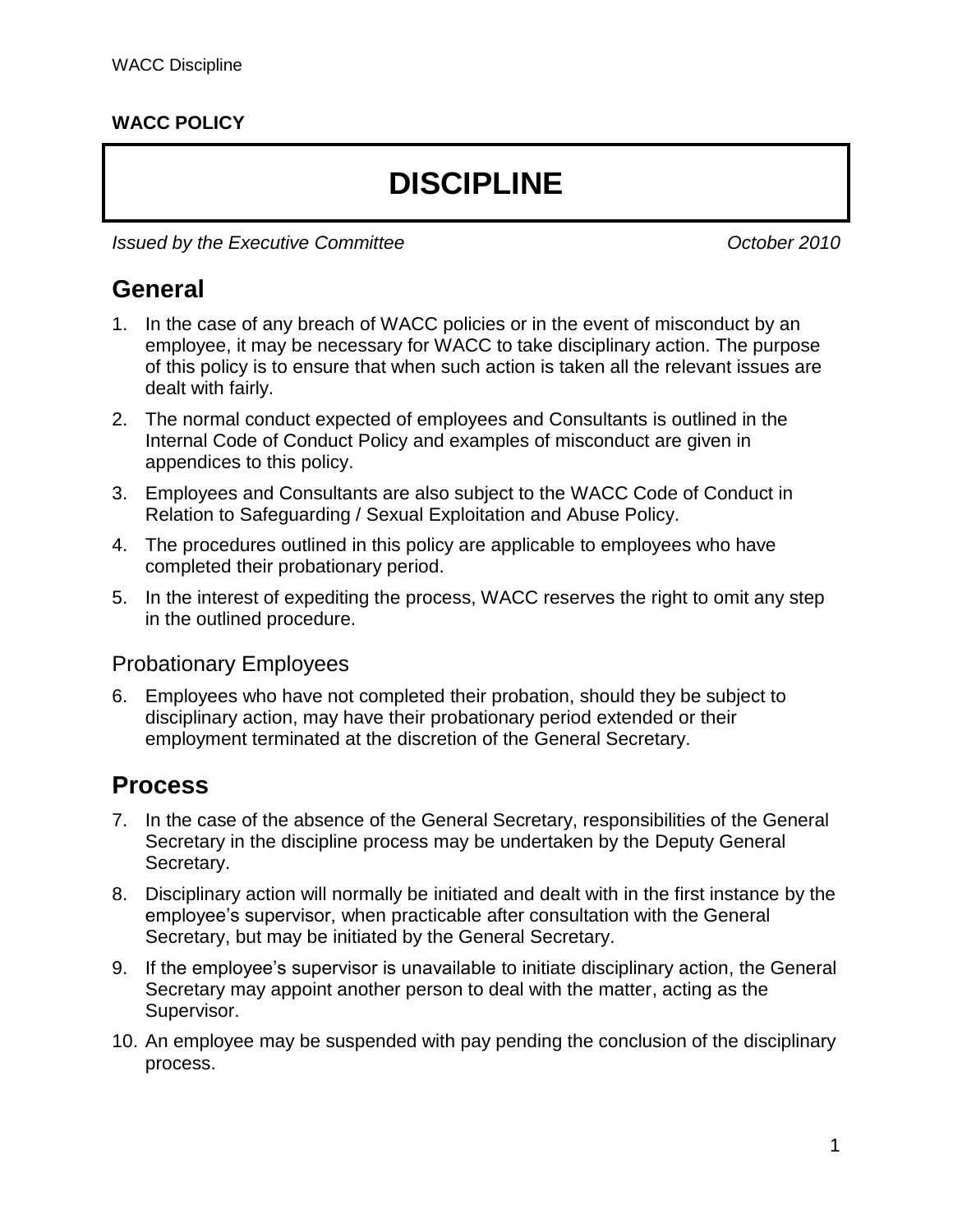- 11. Any employee subject to the disciplinary process will be required to attend a hearing with their supervisor and another senior member of WACC staff to explain their case, for which three working days written notice will be given.
- 12. At a disciplinary hearing:
	- a. The supervisor may be accompanied by another member of staff and/or other suitably qualified persons,
	- b. The employee may be accompanied by another member of staff and/or other suitably qualified person, who may address the meeting but do not have the right to respond to any question on behalf of the employee, and
	- c. Both the employee and the Supervisor may call witnesses.

### **Action**

- 13. Following a disciplinary hearing the Supervisor will, after considering everything presented, reach a decision and notify the employee in writing that:
	- a. No further action will be taken,
	- b. An Oral Warning will be issued, with an indication that a further breach of discipline may result in a Written Warning
	- c. A First Written Warning will be issued, with an indication that a further breach of discipline may result in a Final Written Warning
	- d. A Final Written Warning will be issued, with an indication that a further breach of discipline may result in dismissal.
	- e. He or she will be Dismissed
	- f. He or she will be Dismissed Without Notice
- 14. In each case, the notification will explain the reason for the action being taken and identify those who were present at the disciplinary hearing. In the case of a notification of a Warning, the notification will also indicate the expected improvements that are required and the time frame in which they should occur, and explain the length of time for which the Warning is considered 'current'.
- 15. In reaching his or her decision, the supervisor will be guided by the following:
	- a. An Oral Warning is issued for a minor misconduct or breach of WACC's policies.
	- b. A Written Warning is issued in the case of a misconduct or breach of WACC's policies, or when an Oral Warning would normally be issued and an Oral Warning is on the employee's record.
	- c. A Final Written Warning is issued when an employee is found guilty of a serious misconduct or breach of WACC's policies, or when an Oral or Written Warning would normally have been issued and a current Written Warning is on the employee's record.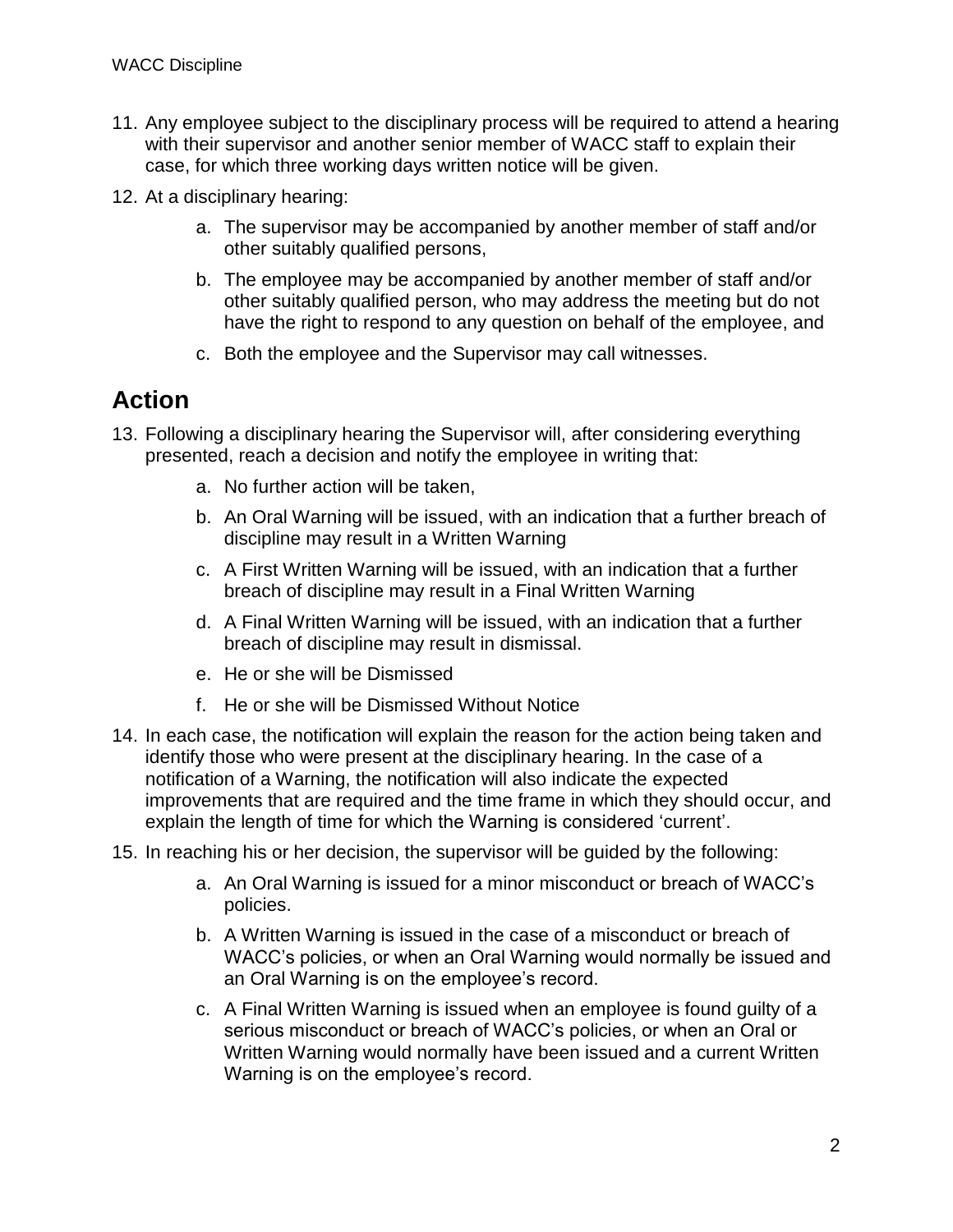- d. Dismissal occurs when there is a gross or persistent misconduct or breach of WACC's policies, or when a Written Warning or Final Written Warning would normally have been issued and a current Final Written Warning is on the employee's record.
- e. An employee may be Dismissed Without Notice for gross misconduct. Such action requires the concurrence of the General Secretary, who will review all the available information and allow the employee the opportunity to explain their case.
- 16. A Warning is retained on an employee's employment record, and is considered current until after the following periods of time have elapsed since it was issued:
	- a. Oral Warning: 6 months
	- b. Written Warning: 9 months
	- c. Final Written Warning: 12 months

# **Appeals**

- 17. An employee may appeal against any disciplinary action taken, including dismissal. The appeal will only be considered if submitted to the General Secretary within 5 days of receipt by the employee of the notification of disciplinary action.
- 18. The General Secretary will set a date to consider the appeal expeditiously.
- 19. The decision of the General Secretary on an appeal is final.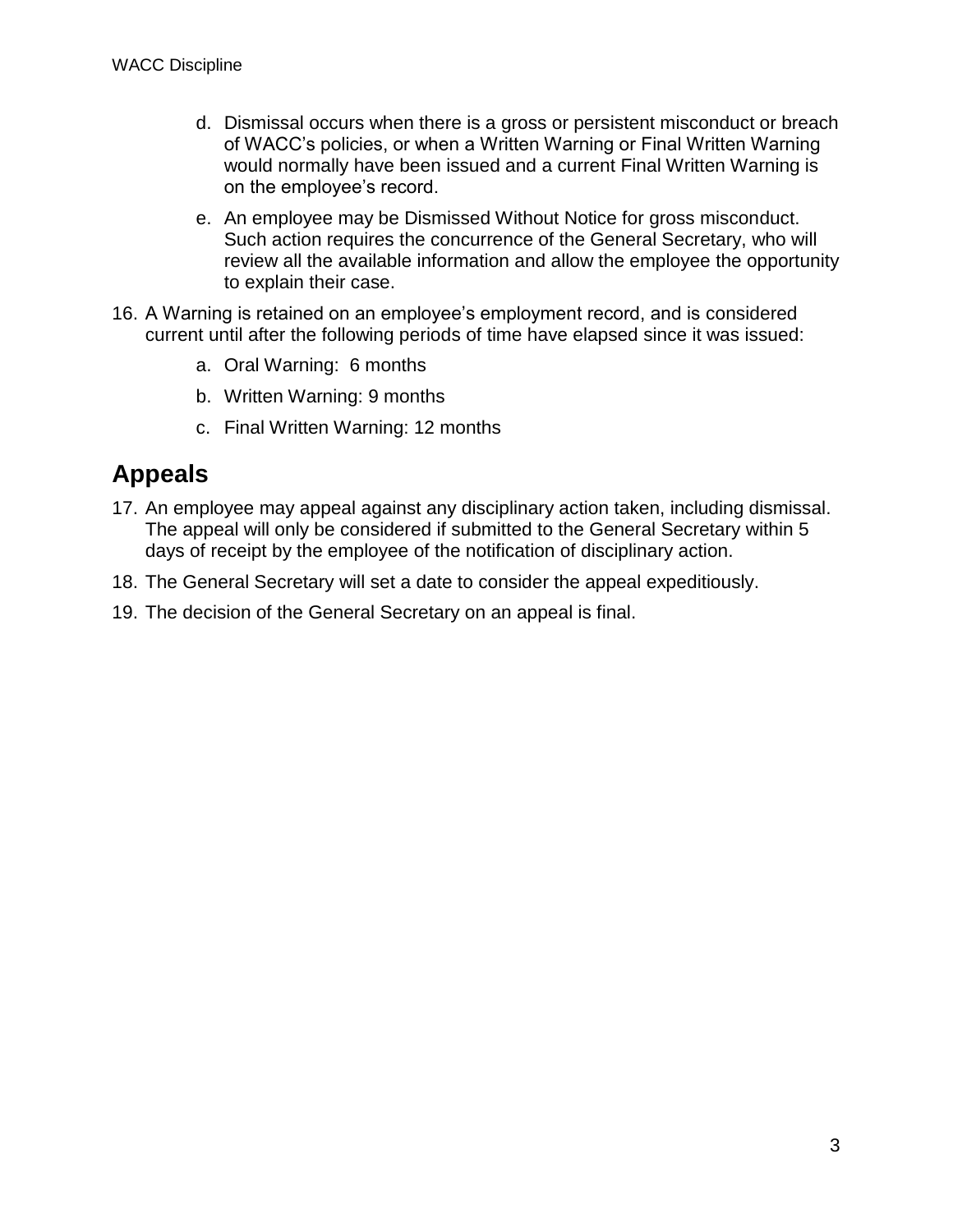## **Appendix 1: Examples of Misconduct**

The following list is neither exhaustive nor exclusive:

- Misuse of electronic communications systems
- Persistent absenteeism or lateness
- Poor effort or sub-standard work
- Absence without authorisation
- Failure to follow absence reporting procedures
- Minor incidents of failure to comply with health and safety requirements
- Misuse of WACC property or equipment
- Failure to comply with a reasonable management instruction
- Incapacity through drink or drugs
- Sleeping during work hours
- Foul or abusive language
- Abusive, objectionable or insulting behaviour
- Disorderly conduct
- Damage to WACC property caused by carelessness
- Misrepresentation of fact lying
- Any minor and unintentional breach of WACC policies

### **Appendix 2: Examples of Gross Misconduct**

- Serious misuse of electronic communication systems
- Theft of property belonging to WACC, or from WACC premises
- Fraud, bribery or falsification of records
- Fighting or physical assault
- Gross immorality or indecent behaviour
- Malicious damage to WACC property, or other property on WACC premises
- Possession of and/or taking illegal drugs
- Unauthorised consuming of alcoholic beverages
- Serious cases of non-compliance with health and safety instructions
- Harassment on the grounds of race, sex, disability or sexual orientation
- Intimidation or bullying intended to undermine, humiliate, denigrate or injure the recipient